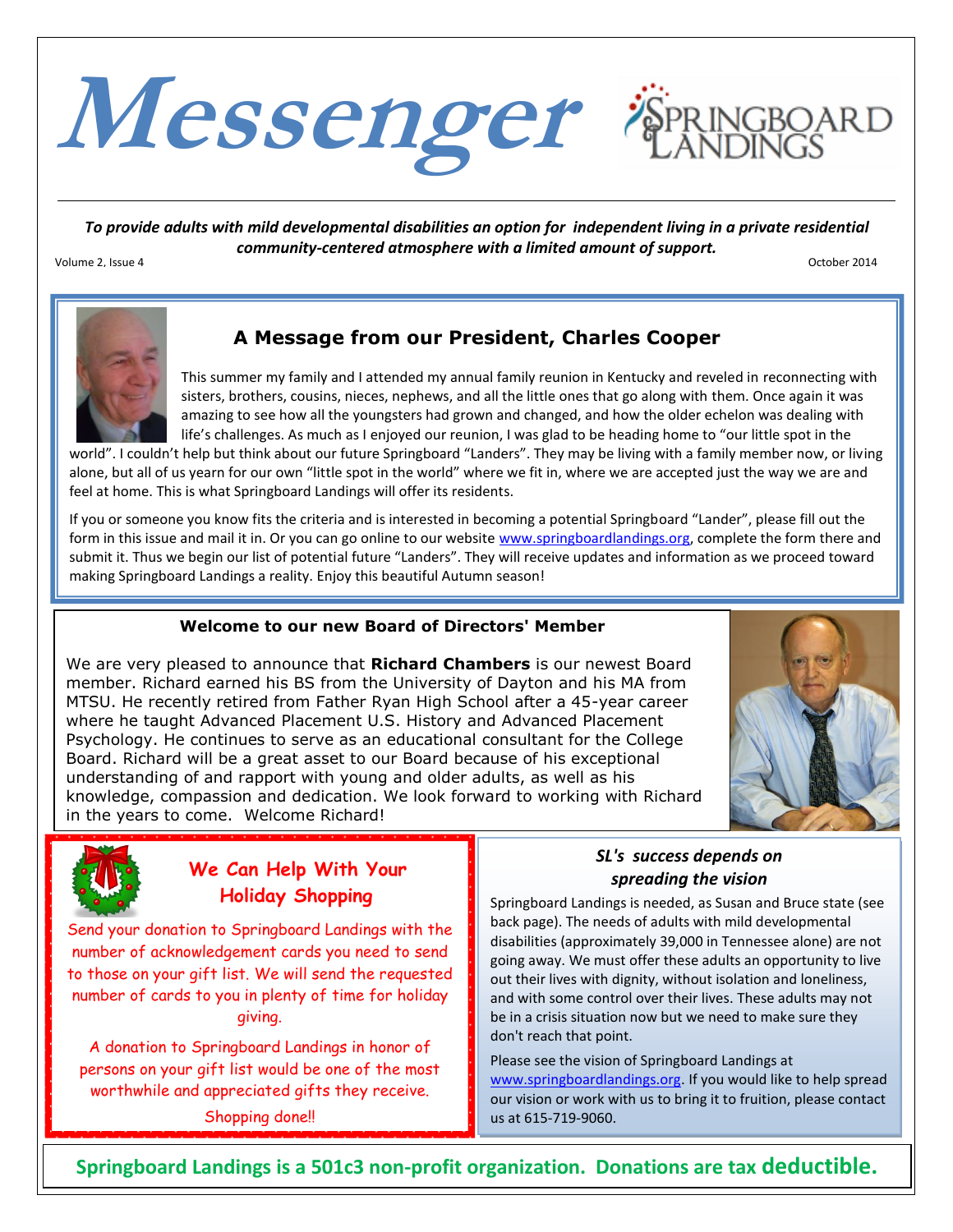# *Disability - From the Inside*

#### **by Bruce Bentley**

I've read the articles written by MD's, PhD's, RN's, and other professionals who write great texts about Disability and people with Disabilities. So what can I add to their research, concerns and overwhelming education? Writing as one with years of familiarity with the Disabled Community, I feel that I have special insights into the experiences of people with Disabling conditions. I feel that few of the authors whose writings I have read on the subject have these insights. I can speak about what it's like from **inside** the medical treatments and care. I have never attended Med/Grad School, but I have attended Vanderbilt University Hospital for about a year as (each) an In/Out-**Patient**. I have seldom ever read anything written by people who have had the experience of actually being the one going through the treatment.

In September 1985, I had a car wreck resulting in Closed Head Injuries that resulted in Traumatic Brain Injuries (TBI). The most serious continuing effects are frequent short-term memory lapses and Visual Agnosia. [I don't recognize familiar people or objects when I see them.]

I encourage survivors' caregivers to know that, when we get angry, we're usually not angry with *you*; it's that (even after decades of Disability), being Disabled is SO !!!! FRUSTRATING from the survivor's point of view! Is it frustrating for YOU? It eats at us most all the time.

Nevertheless, there is hope: When I was injured, I was beginning my studies in college. When I was released from hospitalization in 1988, I began job-training, and started a 17-year career with the State of Tennessee, full time, at a clerical level. In 2013, I graduated from TSU with a Bachelor of Business Administration degree in Accounting. Not fast or easy? No, but what's the alternative? I'm not terribly old, now, but waiting until I am wasn't a workable answer. I'm Disabled? Yes, but I don't expect to count on the charity of others for my living. When charity is not available, what do I eat? I'm securing my future now while I'm young (age 49). Disabled folks have to be smarter and find ways to compensate that "Abled" people don't, in order to get the same things that the Abled have, and accommodate our respective Disabilities at the same time. Challenging! But it's what we have to do. [Note: By "Abled", I mean the "Non-Dis-Abled". The "Abled" are those who have not been diagnosed as being Dis-abled.]

On the bright side, as boot-camp toughens prospective soldiers, and other times of deep tribulation toughen people and make them better than they were before their difficulties, being a survivor of a Disabling Condition forces a person to learn things that some Abled people never develop the strength to handle. It's a thing that no one likes, but the Disabled learn to deal with it. I know people who never have to deal with real problems, so never learn to deal with adversity, so they crumble with the least headwinds. I've been working on my recovery for most of my life.

 I make no claim to be "average"; I don't think that I know anyone who is. I was regarded as being gifted before I incurred my injuries and my injuries have done much to toughen me. Not everyone can follow my road map to have my same results, but neither am I a prodigy: I'm a person who has had good results (with enough failures and tragedies, along the way) and I'd love to see everyone do as well or better with their own experiences. I still experience short-term memory lapses and Visual Agnosia. I'm not a professional counselor: I'm an Accountant with TBI's who can only help based on my own experiences. I'm still frustrated, but I have had some recent successes and I think that I have set myself up for some more. My future looks to be getting better.

### **BRAINSTORMING**

Our first Brainstorming meeting was held and proved to be a huge success. We are now having these sessions the first Thursday of each month at our office. They are proving to be very helpful.

We are inviting 4 to 6 people from varied backgrounds to sit at a round table and throw out their ideas when a topic is presented.

We thank those who helped to get this going by participating in our first session in August, Janet Smart, Mark Anderson, Shep Bentley, Vicki Chambers, Joy and Gene Nabi who all so graciously worked with the Board to make this a success. A special thank you to Connie Aull for formatting and facilitating our inaugural brainstorming session.



### **Welcome to Connie Aull**

Connie comes to us from Aiken, S.C. where she was founder and director of Merritt Homes. She was chairperson of the S.C. Independent Living Council and her *Living Skills Manual* was



published by the State's Youth Advocacy Program. She is the author of "*Letting Go of Jason*". We are grateful that Connie has graciously offered to use her talents and expertise to help bring Springboard Landings to fruition.

Charlie Cooper addresses the Nashville Residential Group of Urban Housing Solutions.



Learn more about Springboard Landings on our website at **www.springboardlandings.org**

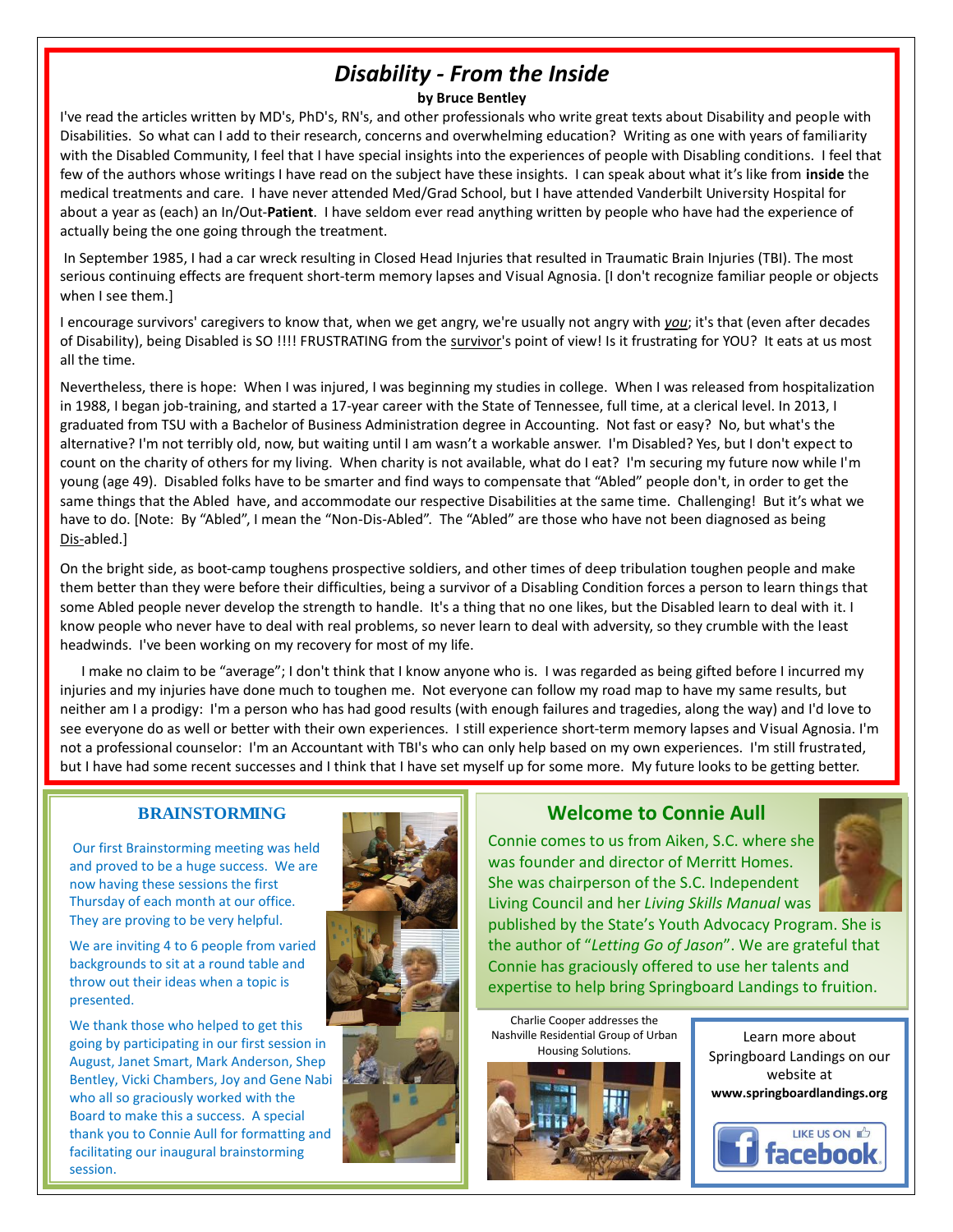

## **ADMISSIONS INFORMATION AND FORM**

Springboard Landings will serve adults with developmental disabilities who have cognitive abilities above the intellectual disability criteria, who desire to live independently. The ideal resident may be living with aging parents or caregiver, or may be living alone and desires community. He/she wants to make the transition to Springboard Landings before a crisis occurs and is forced to make a life-changing decision. We will answer the question: *What will happen to me when my parents are no longer around?*

Admission Criteria Include but are not limited to:

- A diagnosis of a developmental disability
- Is functioning at a level that requires minimal day-to-day supervision
- Capable of physical self-care and is ambulatory
- Is socially compatible with others and desires to be part of a community
- Has the ability to meet the financial obligations of Springboard Landings
- Has private medical insurance, Medicare/Medicaid

If you or your family member meets the above criteria and are interested in becoming a potential Springboard Lander, please fill out the form below and send it to Springboard Landings, 179 Belle Forest Circle, Suite 301, Nashville, TN 37221; or complete the form online [www.springboard.andings.org](http://www.springboard.andings.org/) and submit. (*This does not commit you in any way nor does it guarantee a residential space.)* We will stay in touch with you as we progress, and admissions procedures and fee structure have been finalized.

Email us at [info@springboardlandings.org](mailto:info@springboardlandings.org) or call 615-719-9060 with questions or concerns.

|                                                                                                                                                                                |  | Prospective Resident Name                                                                                      |
|--------------------------------------------------------------------------------------------------------------------------------------------------------------------------------|--|----------------------------------------------------------------------------------------------------------------|
|                                                                                                                                                                                |  |                                                                                                                |
|                                                                                                                                                                                |  | Date of Birth____________________________Home Phone___________________________Cell Phone______________________ |
|                                                                                                                                                                                |  |                                                                                                                |
|                                                                                                                                                                                |  |                                                                                                                |
|                                                                                                                                                                                |  |                                                                                                                |
|                                                                                                                                                                                |  |                                                                                                                |
|                                                                                                                                                                                |  |                                                                                                                |
| then suddenly the Spirit will emerge through the lives of ordinary people who hear a call and answer in extraordinary ways.<br>From a documentary on the life of Mother Teresa |  |                                                                                                                |